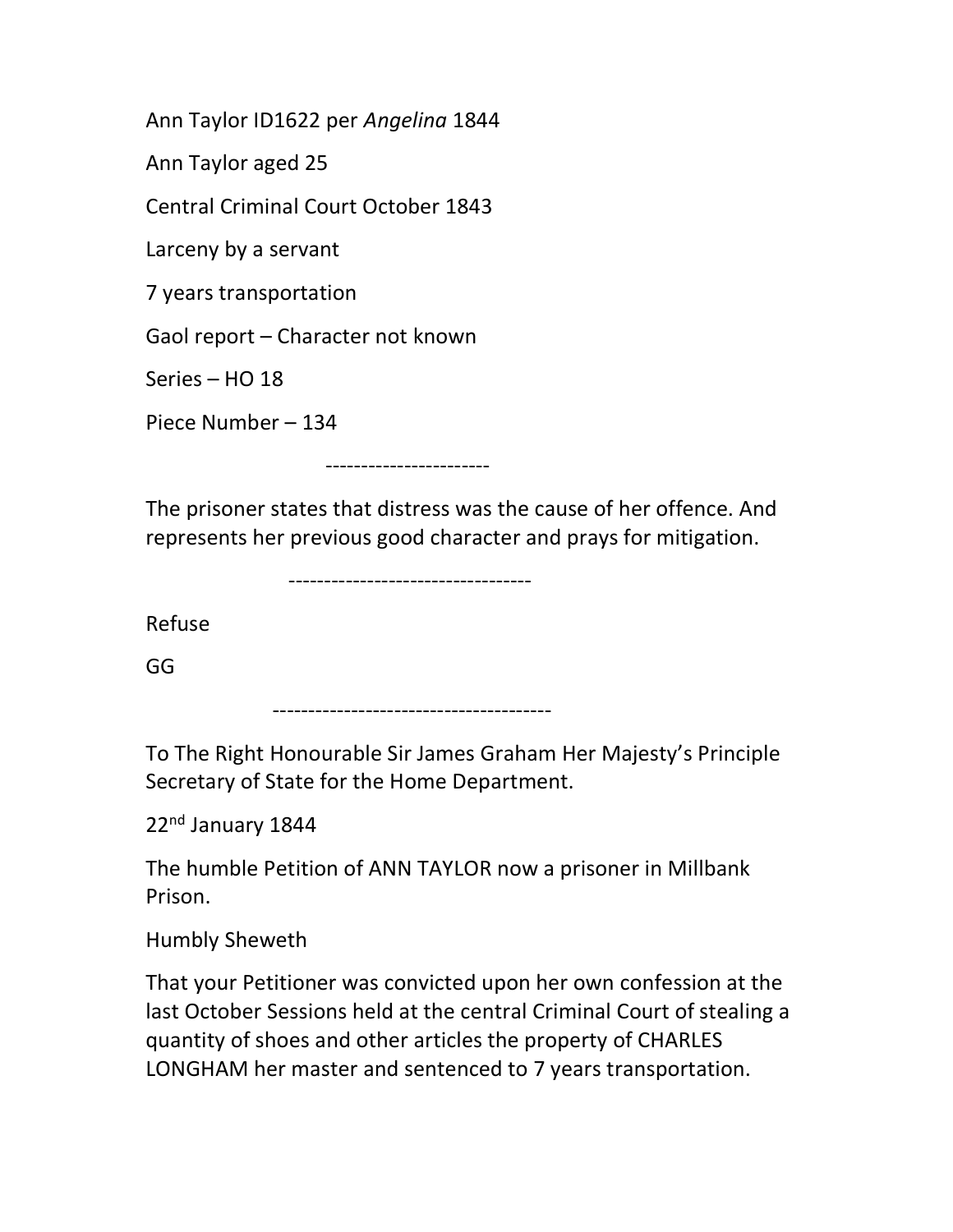That your Petitioner had, only very lately been subject to a state of deep distress with an infant child to support with no other means than her own hard labour by servitude.

That her infant child about 18 months old was sent to Cumberland to your petitioner's mother to nurse, but she being very poor and unable to support it,, and your Petitioner having had many [ ] difficulties to encounter at 300 miles distance from home and to provide means of support for her child was induced in an hour of temptation to pledge some of her Master's property to supply her immediate wants, intending to replace when she received her wages, but so many difficulties pressed upon her in succession that she was unable to carry her intentions into effect and the whole matter was discovered.

That your Petitioner up to the time of the present lamentable affair always bore a good character for honesty and integrity which was proved by most respectable witnesses upon her trial in addition to which the Prosecutor most humanly recommended her to mercy.

That your Petitioner most sincerely regrets the commission of her offence, and humbly prays a remission of part of her sentence that she may at some earlier period be restored to her destitute infant child and to the path of honesty and rectitude and once more become a respectable member of society.

Your Petitioner therefore most humbly prays that a commutation of her present sentence may be granted and a period of imprisonment be substituted to such extent as in your merciful clemency may seem meet.

And your Petitioner as in duty bound will ever pray.

--------------------------

We the undersigned most earnestly beg to recommend the within named ANN TAYLOR to the merciful consideration of Sir James Graham and to state that we know her parents to be persons of integrity although poor have brought up a large family without